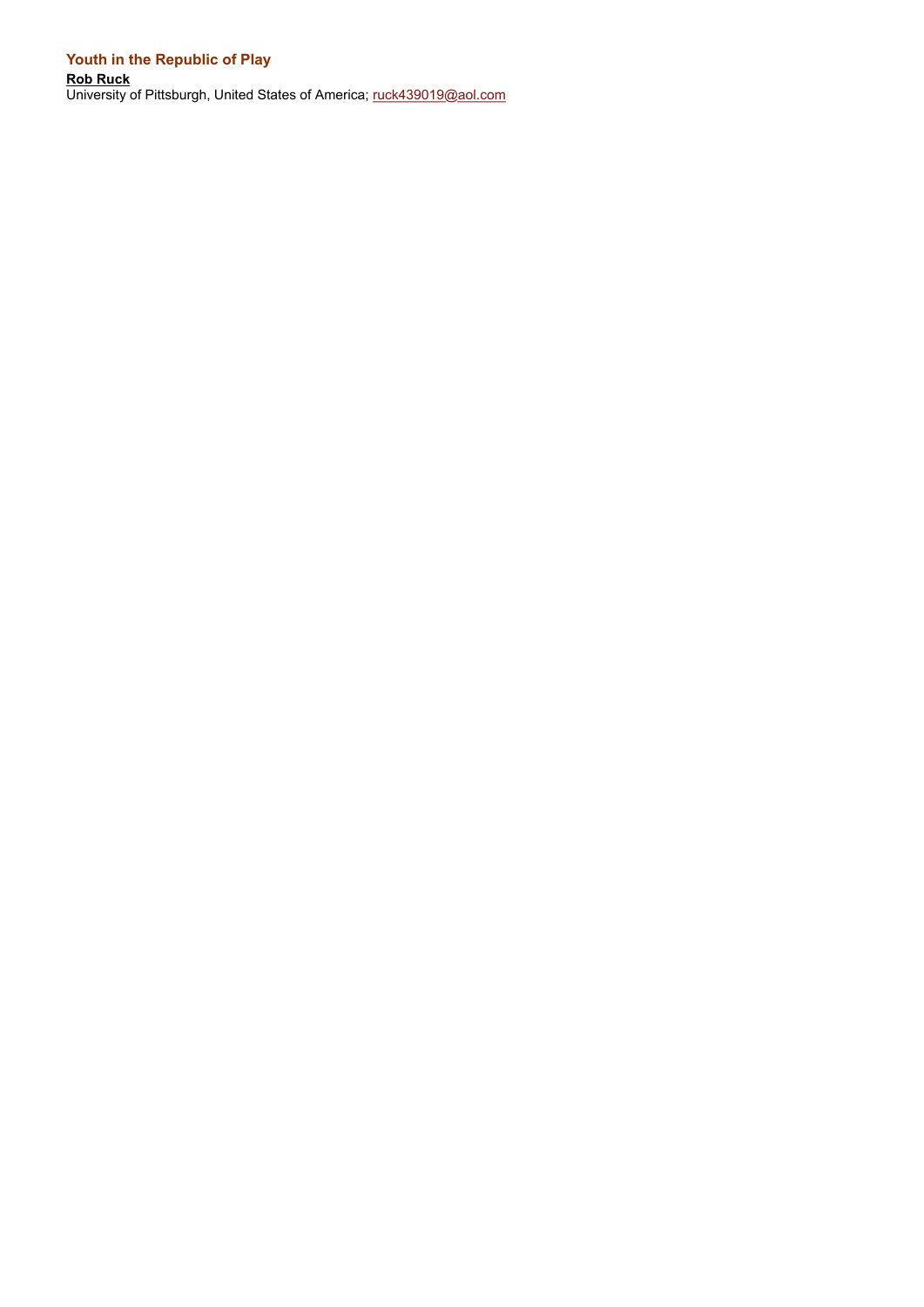# **Parallel session 2: Recognition in or by sport**

*Time:* Wednesday, 29/June/2022: 3:15pm - 4:45pm · *Location:* Utsikt *Session Chair:* Glenn Eilif Solberg

### **"I had the time of my life!". Norwegian sports volunteers' stories of working with sport for development projects in the global south**

## **Solveig Straume1, Terese Wilhelmsen2**

1Molde University College, Norway; 2University of South-Eastern Norway; [solveig.straume@himolde.no](mailto:solveig.straume@himolde.no)

### **"An extremely high price to pay": prominent queer athletes in 1920s and 30s Germany**

#### **Kay Schiller**

University of Durham, United Kingdom; [Kay.Schiller@durham.ac.uk](mailto:Kay.Schiller@durham.ac.uk)

#### **Non-Racial Sport in South Africa: A Documentary Analysis of the Struggle for International Recognition, 1946– 1971**

#### **Francois Johannes Cleophas**

Stellenbosch University, South Africa; foleophas@sun.ac.za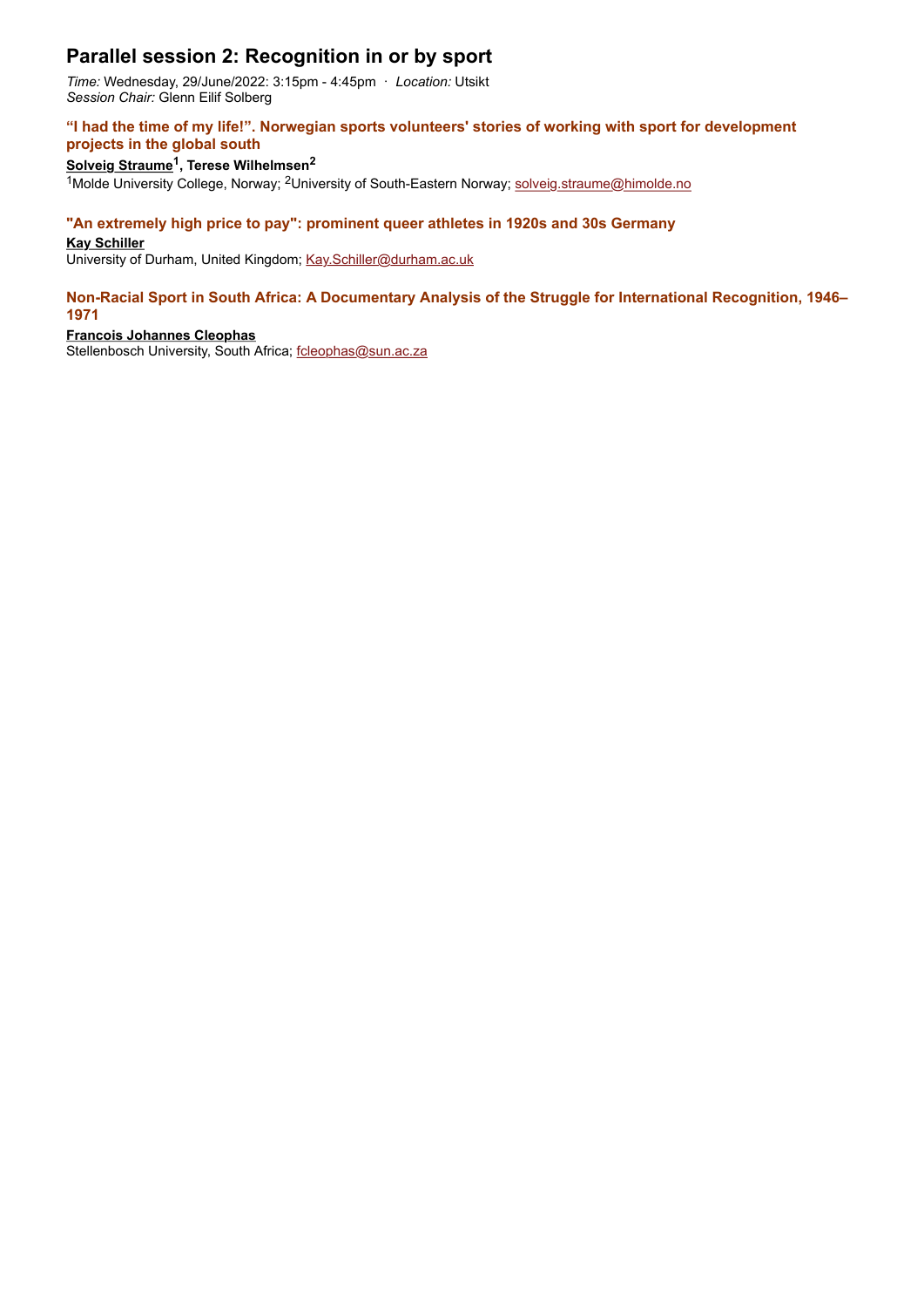## **Parallel session 3: Sport, Nations and Identities**

*Time:* Wednesday, 29/June/2022: 5:00pm - 6:30pm · *Location:* Innsikt *Session Chair:* Oskar Solenes

### **Professor Arnold Durig (1872 – 1961). An Austrian Pioneer of Alpinism and High-Altitude Physiology**

**Andreas Brugger** Montafon Folk Museum, Austria; [abrugger@gmx.at](mailto:abrugger@gmx.at)

#### **Lia Manoliu- The Golden lady of the Romanian Olympic movement**

## **Anita Sterea1, Simona Tabără-Amânar2, Alexandra Nica3**

<sup>1</sup>History Faculty- University of Bucharest; <sup>2</sup>Romania/West University of Timișoara; <sup>3</sup>Romanian Olympic Academy, Romania; [anitasterea@gmail.com](mailto:anitasterea@gmail.com), [simonatab2002@yahoo.com](mailto:simonatab2002@yahoo.com), [alexandra.nica@cosr.ro](mailto:alexandra.nica@cosr.ro)

#### **Nuancing Sport Violence(s): A Historical Perspective on Swedish Ice Hockey ca. 1965 until 2005**

**Daniel Alsarve**

Örebro University, Sweden; [daniel.alsarve@oru.se](mailto:daniel.alsarve@oru.se)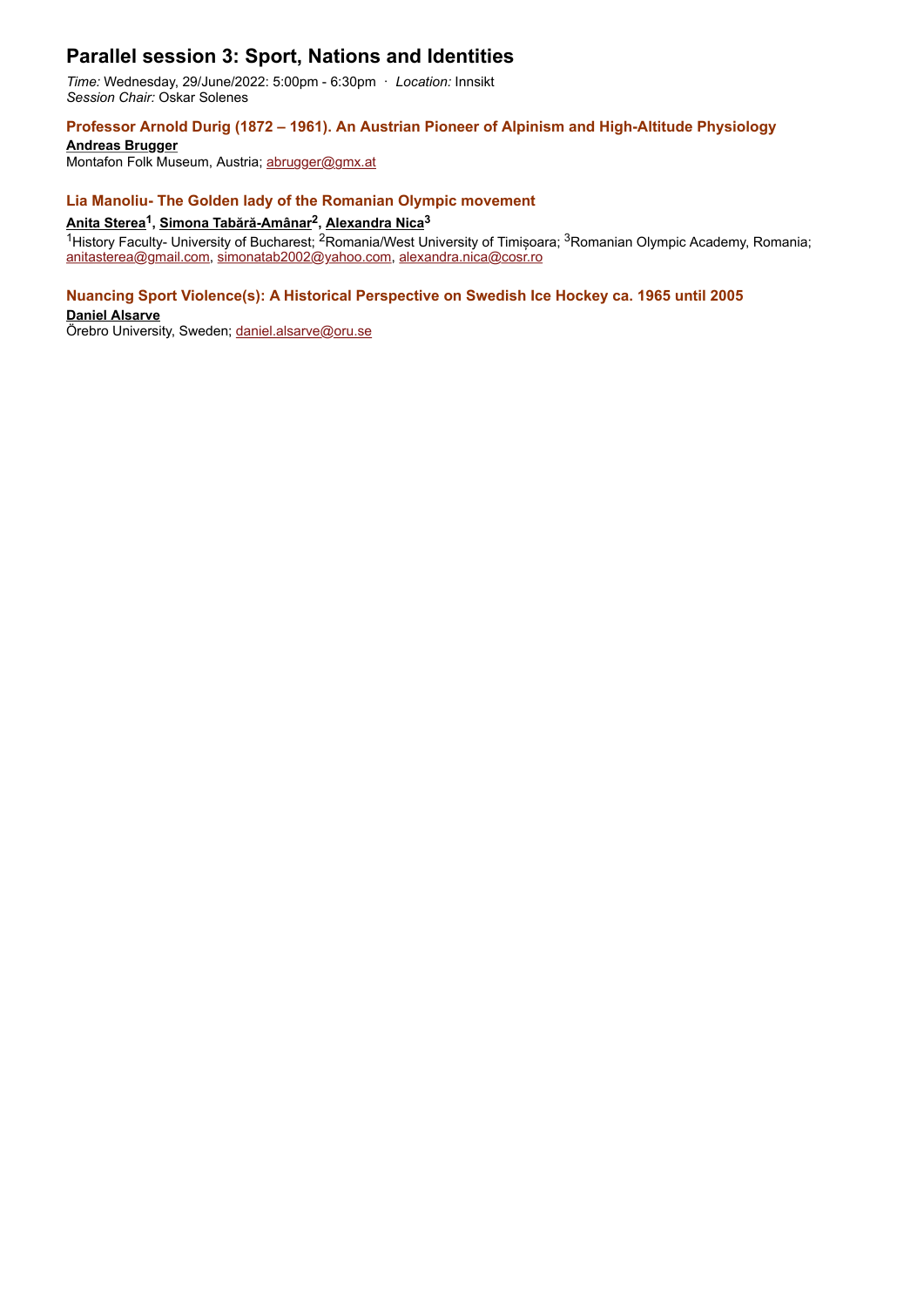# **Parallel session 4: Women in sport**

*Time:* Wednesday, 29/June/2022: 5:00pm - 6:30pm · *Location:* Utsikt *Session Chair:* Solveig Straume

### **Flag bearers and Placard carriers: A longitudinal gender study on the Summer Olympics' Parade of Nations (1908-2020)**

**Daniel Malanski**

University College Dublin, Ireland; [danielmalanski@gmail.com](mailto:danielmalanski@gmail.com)

## **American Jewish Sportswomen and the Boycott of the 1936 Nazi Olympics**

**Linda J Borish**

Western Michigan University, United States of America; [linda.borish@wmich.edu](mailto:linda.borish@wmich.edu)

### **Women in Norwegian track and field (1947-1980)**

**Gerd von der Lippe, Bieke Gils**

University of South Eastern Norway, Norway; [gerd.v.d.lippe@usn.no](mailto:gerd.v.d.lippe@usn.no), [bieke.m.gils@gmail.com](mailto:bieke.m.gils@gmail.com)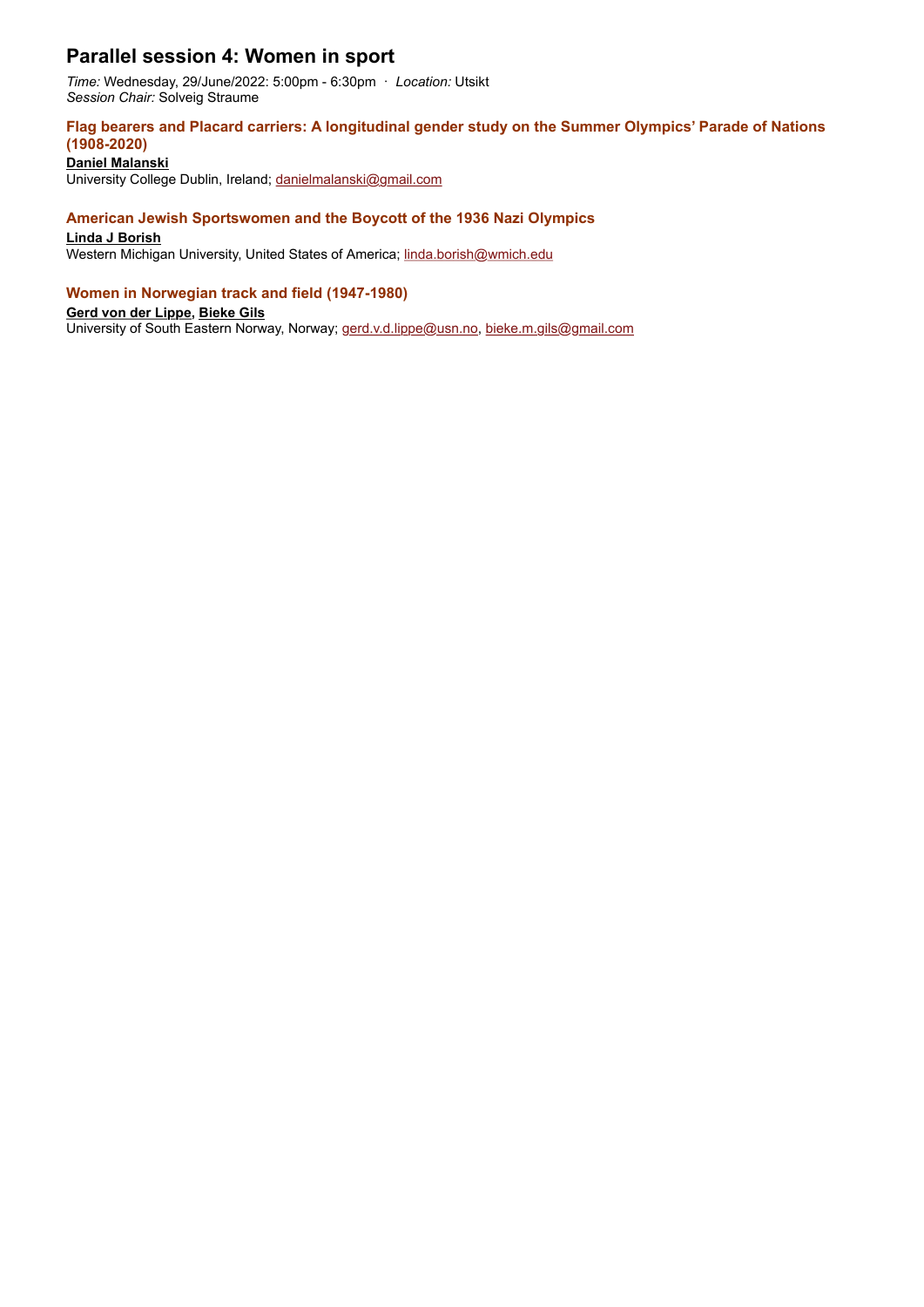# **Plenary 2: ISHPES Early Carrer Scholar Award : Alec S. Hurley**

*Time:* Thursday, 30/June/2022: 9:00am - 10:30am · *Location:* Innsikt *Session Chair:* Malcolm MacLean

**Borrowed Space: Public Buildings, Indoor Sports, and Ethnic Communities at the Turn of the Twentieth Century Alec S Hurley**

University of Texas at Austin, United States of America; [alec.hurley07@gmail.com](mailto:alec.hurley07@gmail.com)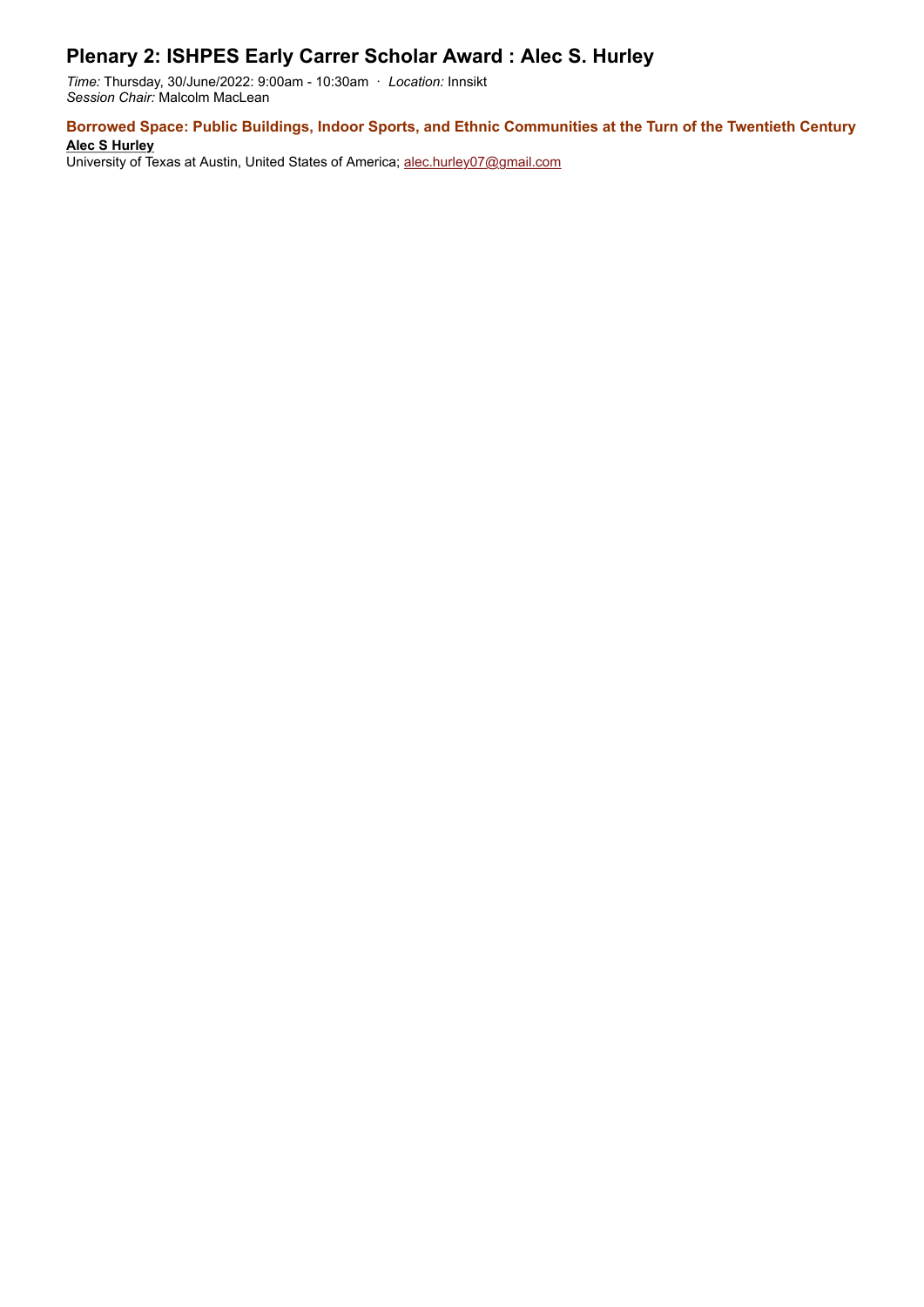# **Parallel session 5: Sport and Tourism**

*Time:* Thursday, 30/June/2022: 10:45am - 12:15pm · *Location:* Innsikt *Session Chair:* Russell Field

**10:45am - 11:15am**

## **Surfing in the north of Scotland: environmentalism, tourism, and tension (1970-2022)**

## **Matthew McDowell**

University of Edinburgh, United Kingdom; [matthew.mcdowell@ed.ac.uk](mailto:matthew.mcdowell@ed.ac.uk)

## **11:15am - 11:45am**

### **Mountaineering Advertisements and Commercial Activities in Japanese-ruled Taiwan**

**Mei-Chun Lin**

National Taiwan Normal University, Taiwan; [mclinntnu@gmail.com](mailto:mclinntnu@gmail.com)

### **11:45am - 12:15pm**

#### **Sport and Tourism in France during the Interwar Period**

**Pierre-Olaf Schut**

Université Gustave Eiffel, France; [po.schut@u-pem.fr](mailto:po.schut@u-pem.fr)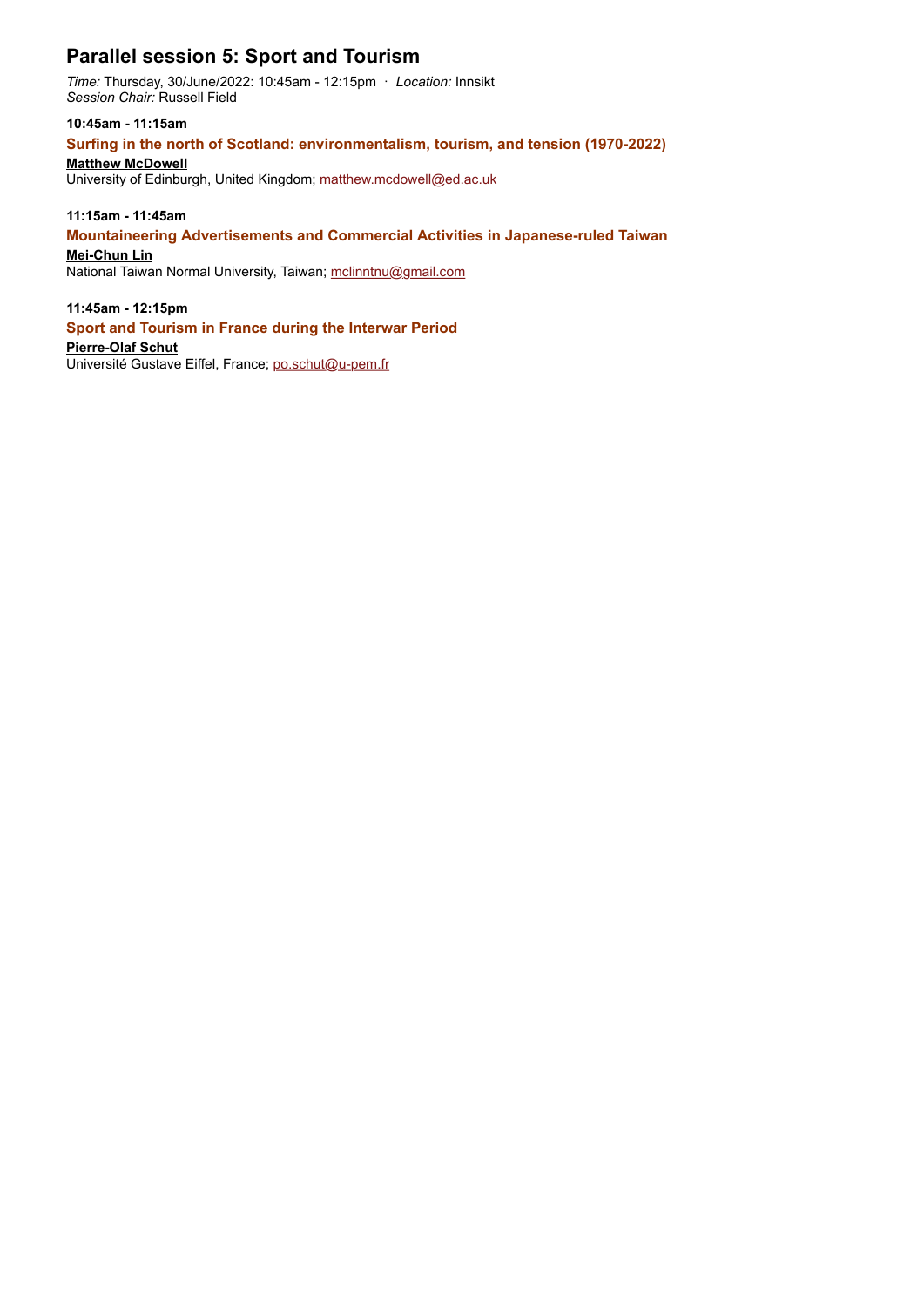# **Parallel session 6: Sport and Media**

*Time:* Thursday, 30/June/2022: 10:45am - 12:15pm · *Location:* Utsikt *Session Chair:* Malcolm MacLean

#### **Politics and Pirates: The Future of the MENA Sports Broadcasting Market**

**Craig Llewellyn LaMay**

Northwestern University in Qatar, Qatar; [clamay@northwestern.edu](mailto:clamay@northwestern.edu)

## **From telegram to radio: the birth and popularisation of 'bench sport' in Finland from 1912 to 1936**

## Jouni Lavikainen<sup>1,2</sup>

<sup>1</sup>Sports Museum of Finland; <sup>2</sup>University of Helsinki, Finland; [jouni.lavikainen@urheilumuseo.fi](mailto:jouni.lavikainen@urheilumuseo.fi)

## **"Diego is dead, long live Diego!" Maradona's unbroken popularity in Argentina and Naples**

### **Felix Kühnle1, Marcel Reinold2**

<sup>1</sup>Technische Universität Darmstadt; <sup>2</sup>Arctic University of Norway, Norway; [marcel.reinold@uit.no](mailto:marcel.reinold@uit.no)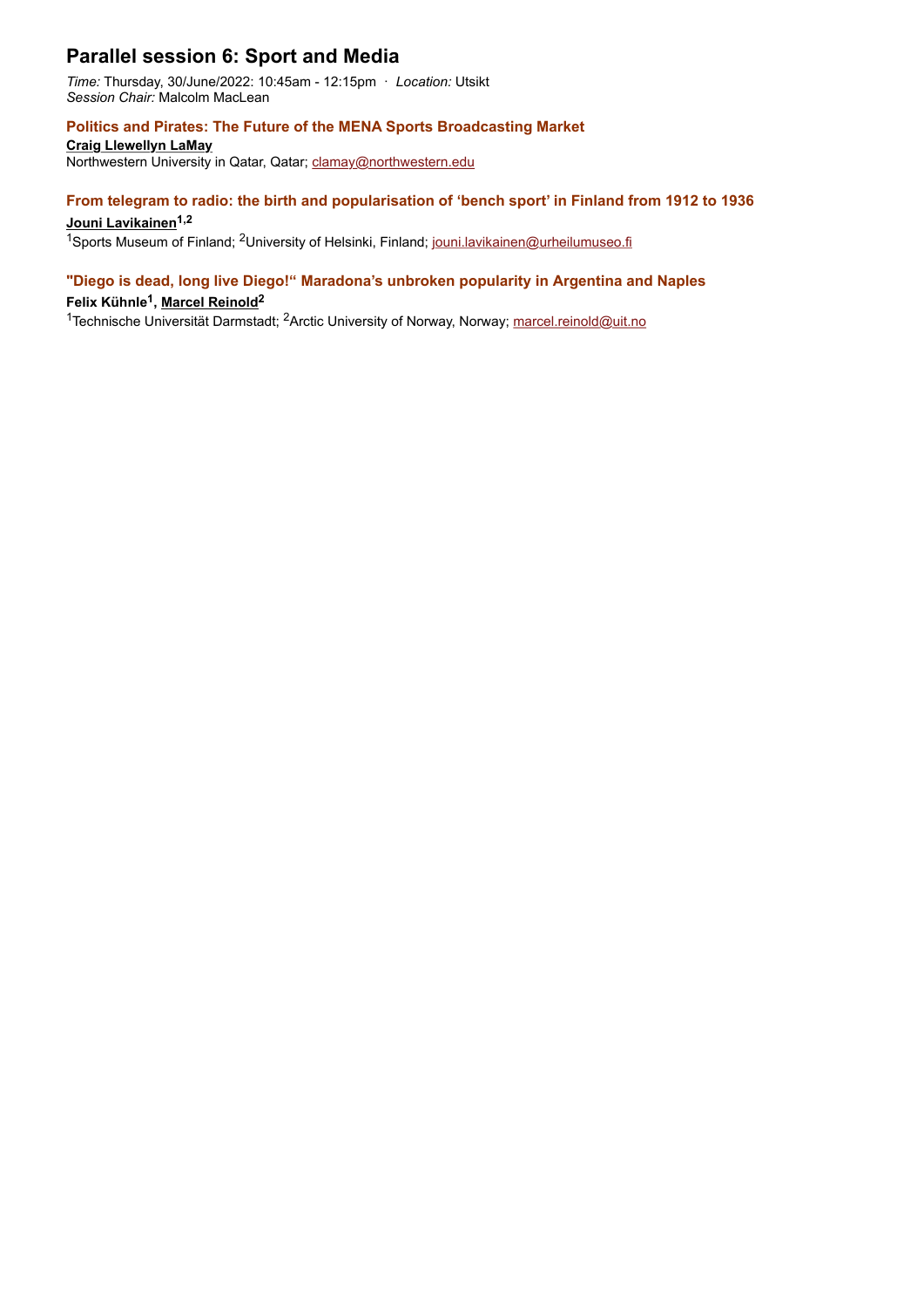# **Parallel session 7: Technology and performance**

*Time:* Thursday, 30/June/2022: 1:45pm - 3:15pm · *Location:* Innsikt *Session Chair:* Pierre-Olaf Schut

**The construction and innovation of boat builders in the development of rowing in France: the case of the Dossunet company (1850-1930)**

**Sandie Beaudouin**

Université Gustave Eiffel, France; [sandie.beaudouin@univ-eiffel.fr](mailto:sandie.beaudouin@univ-eiffel.fr)

### **Landscapes of performance: the role of local geography and history in performance tests of Swedish ski talents**

#### **Daniel Svensson**

Malmö University, Sweden; [daniel.svensson@mau.se](mailto:daniel.svensson@mau.se)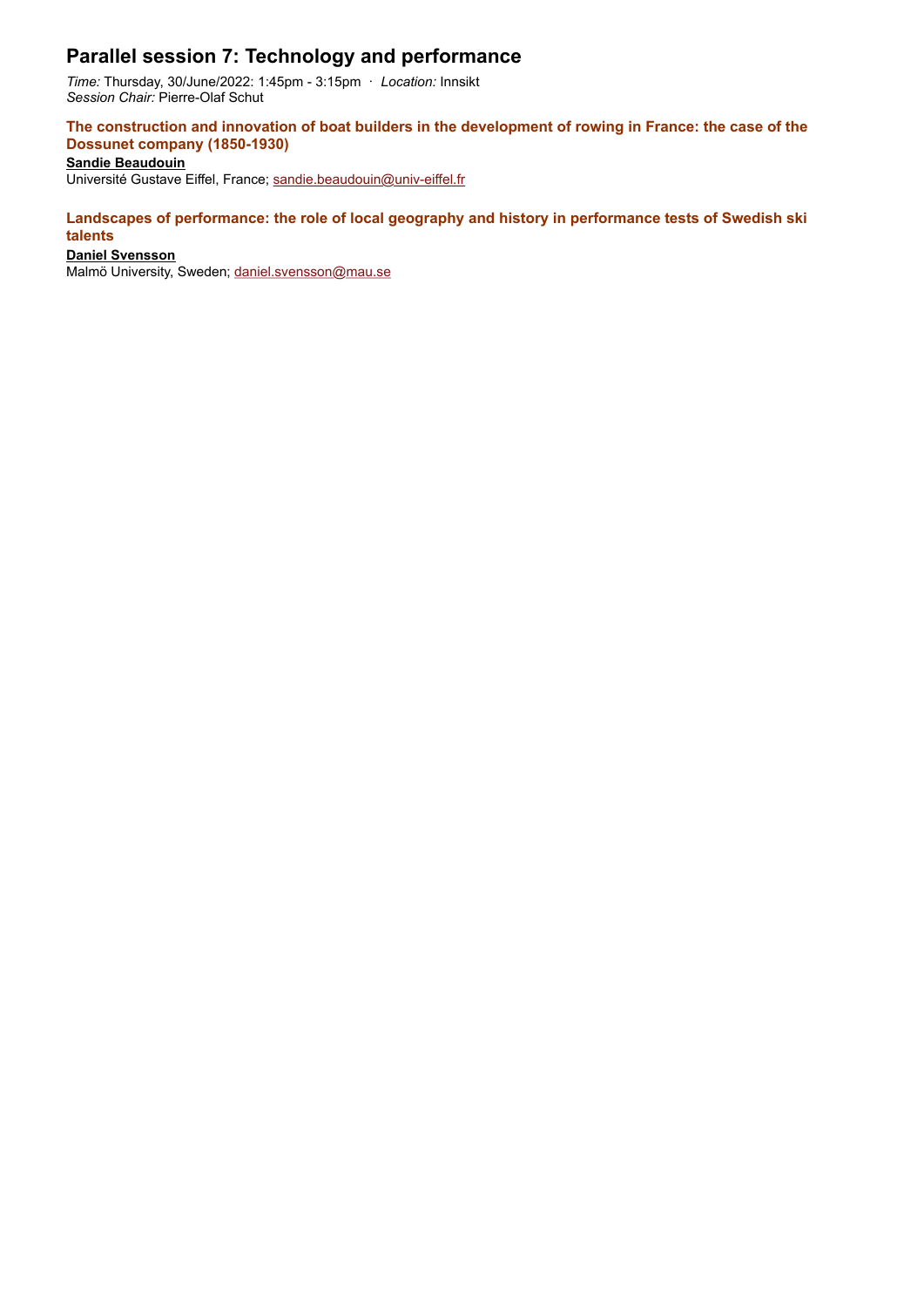## **Parallel session 8: Gymnastic and exercise**

*Time:* Thursday, 30/June/2022: 1:45pm - 3:15pm · *Location:* Utsikt *Session Chair:* Tomaz Pavlin

### **Hinrich Medau (1890-1974) and the "Deutsche Gymnastik"**

**Michael Krüger** University of Münster, Germany; [michael.krueger@uni-muenster.de](mailto:michael.krueger@uni-muenster.de)

## **"Good Morning Israel" Michael Ben Hanan's morning exercise program**

#### **Udi Carmi**

Tel-Hai Academic College, Israel; [udic@telhai.ac.il](mailto:udic@telhai.ac.il)

#### **From Vienna to Vancouver: Hanna Wasserman's 'gymnastik methode' and her contributions to modern body cultures**

#### **Patricia Vertinsky, Aishwarya Ramachandran**

University British Columbia; [patricia.vertinsky@ubc.ca](mailto:patricia.vertinsky@ubc.ca)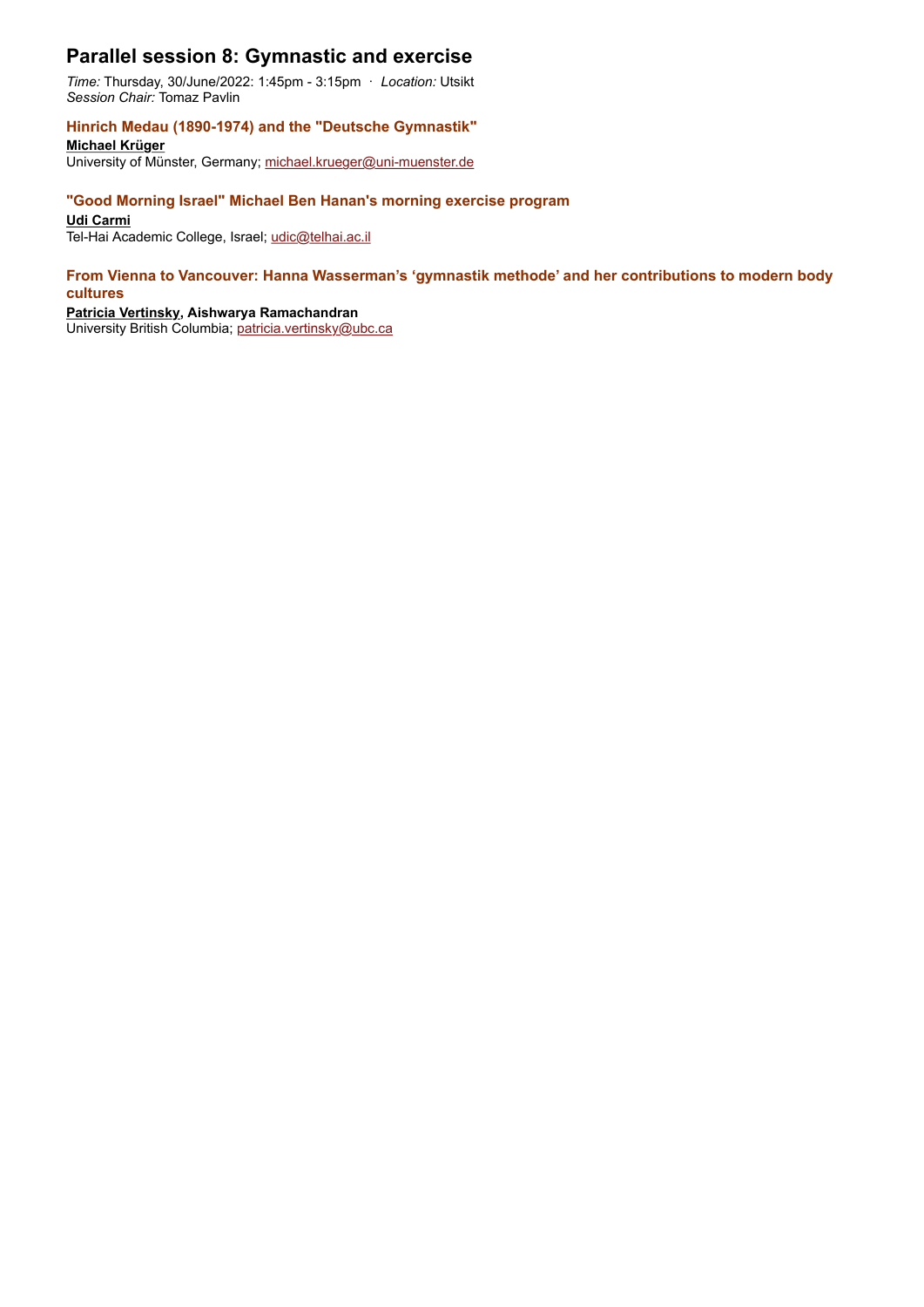## **Parallel session 10: Visual, media and representations**

*Time:* Friday, 01/July/2022: 10:45am - 12:15pm · *Location:* Innsikt *Session Chair:* Glenn Eilif Solberg

#### **Sport and celebrity culture – national heroes in the media representation of sport**

**John Hellström**

Swedish school of sport and health sciences, Sweden; [john.hellstrom@gih.se](mailto:john.hellstrom@gih.se)

#### **Sport history, the visual, and "graphic histories"**

### **Russell Field**

University of Manitoba, Canada; [russell.field@umanitoba.ca](mailto:russell.field@umanitoba.ca)

#### **"A team of nationalized Nigerians": Football and the Visual Representations of National Identity in Ecuador (1948-2006)**

#### **Enrico Castro Montes**

KU Leuven, Belgium; [enrico.castromontes@kuleuven.be](mailto:enrico.castromontes@kuleuven.be)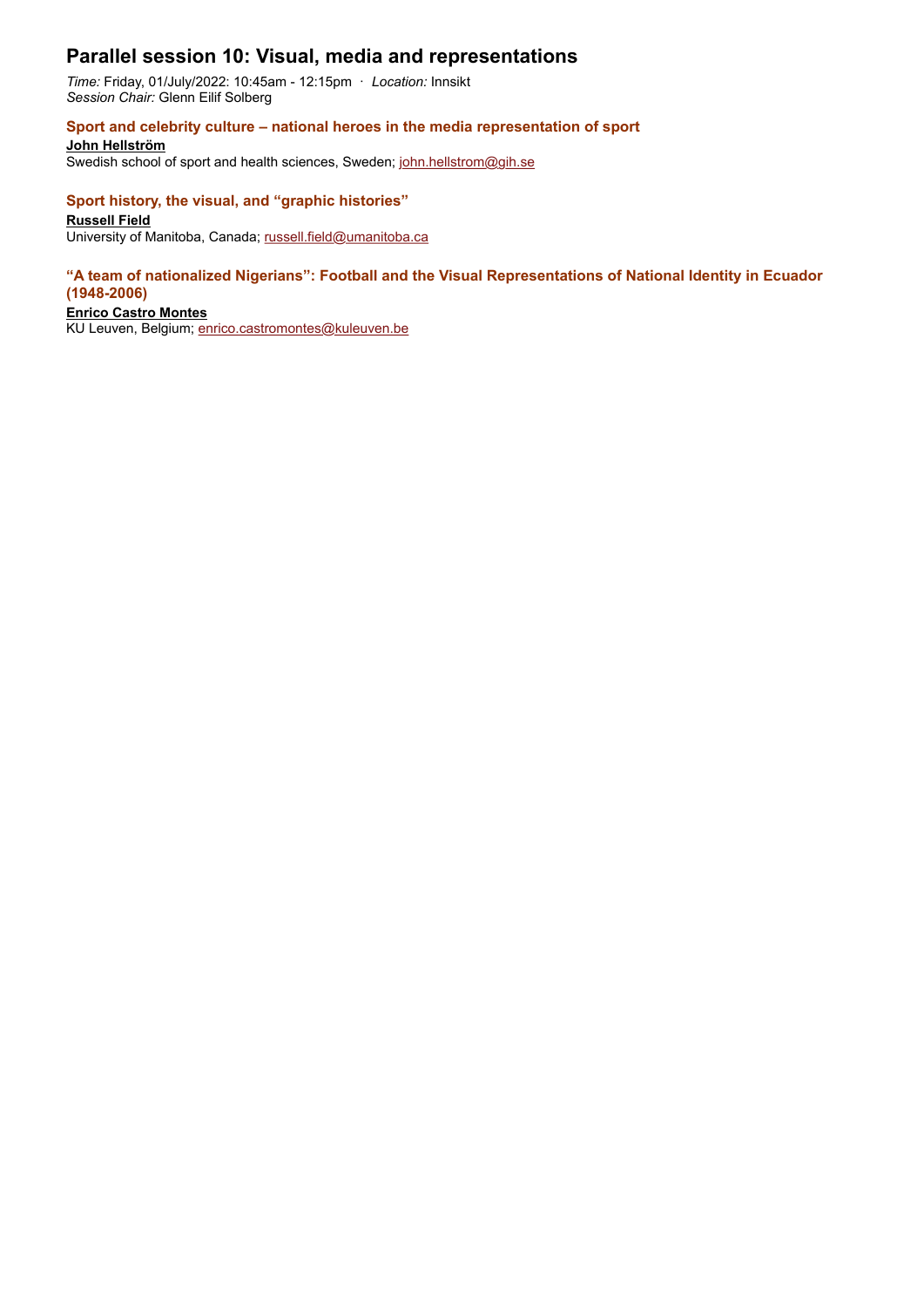# **Parallel session 11: Football and identities**

*Time:* Friday, 01/July/2022: 10:45am - 12:15pm · *Location:* Utsikt *Session Chair:* Oskar Solenes

### **The influence of intellectual elites in the development of Japanese football identity (1931-41)**

**Dale Whitfield**

Hokkaido University, Japan; [dwhitfield@eis.hokudai.ac.jp](mailto:dwhitfield@eis.hokudai.ac.jp)

#### **Hymns and gloating chants – a history of footballl songs**

#### **Hans Kristian Hognestad**

University of South-Eastern Norway, Norway; [Hans.K.Hognestad@usn.no](mailto:Hans.K.Hognestad@usn.no)

#### **The Soviet National Soccer Team in Transition: Fluid Identities in the USSR (1950-1956)**

#### **Yacov Zohn**

University of Wisconsin-Madison, United States of America; [yacovzohn@gmail.com](mailto:yacovzohn@gmail.com)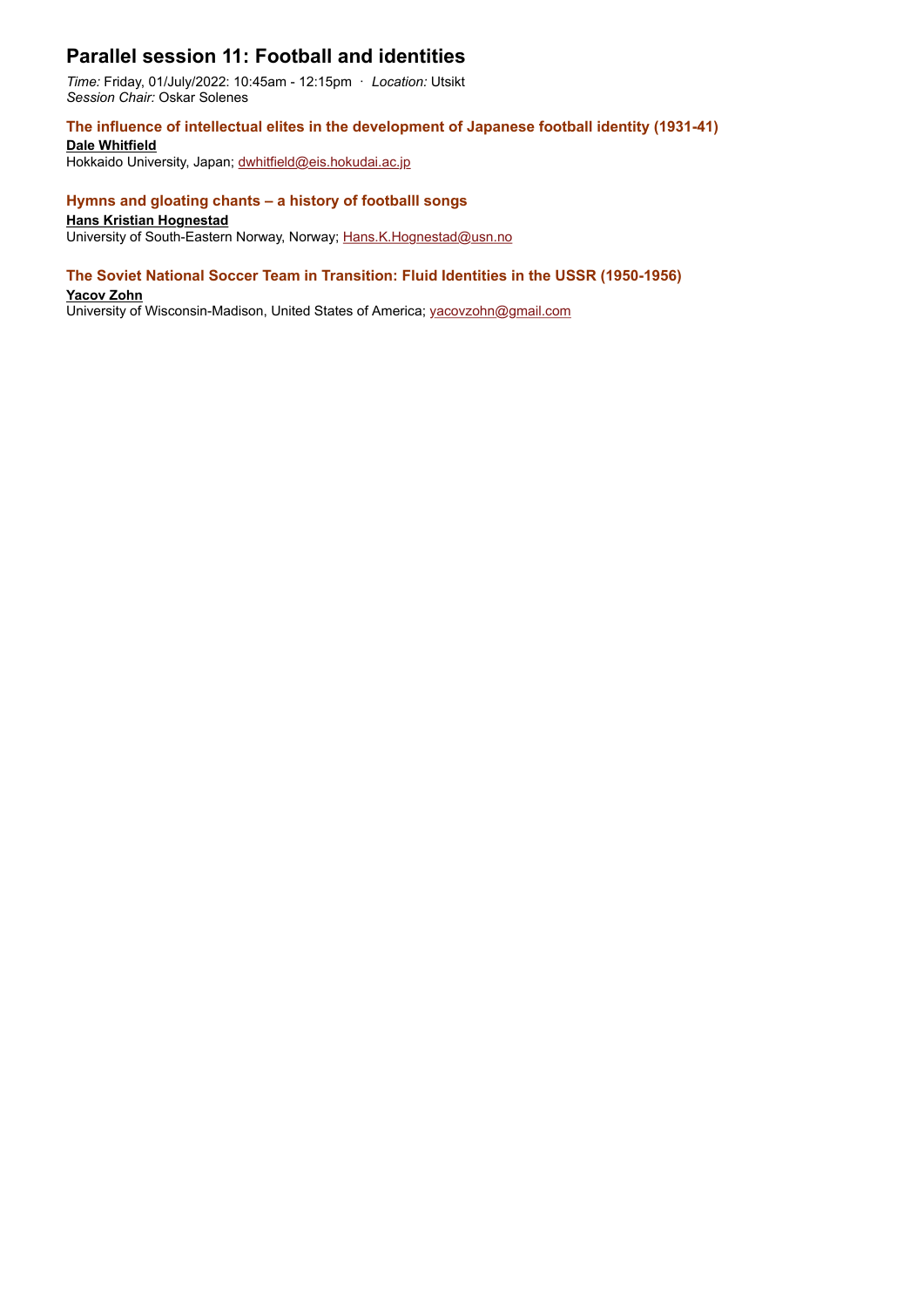# **Parallel session 12: International relations and diplomacy**

*Time:* Friday, 01/July/2022: 1:45pm - 3:15pm · *Location:* Innsikt *Session Chair:* Russell Field

#### **The Francophone Games: a space for multilateral and transnational sports cooperation under construction (1969-1989)**

### **Pascal Charitas1, Cyril Polycarpe2**

1Université Paris Nanterre, (Laboratory ISP), France; 2Université de Franche-Comté – INSPE, (Laboratory C3S), France; [p.charitas@parisnanterre.fr](mailto:p.charitas@parisnanterre.fr), [cyril.polycarpe@univ-fcomte.fr](mailto:cyril.polycarpe@univ-fcomte.fr)

#### **The competition of sports diplomacy in the global south between the two sides of the Taiwan Strait during the Cold War**

## **Chinfang Kuo1, Hsienwei Kuo2**

1Aletheia University, New Taipei City, Taiwan; <sup>2</sup>National Tainan Institute of Nursing, Tainan, Taiwan; [au4423kuo@gmail.com](mailto:au4423kuo@gmail.com)

#### **"Ambassadors in Short Pants" or "Rebuttal Witnesses"? – The Harlem Globetrotters' 1959 Trip to the Soviet Union**

### **Sam Schelfhout**

Sacred Heart University, United States of America; [schelfhouts@sacredheart.edu](mailto:schelfhouts@sacredheart.edu)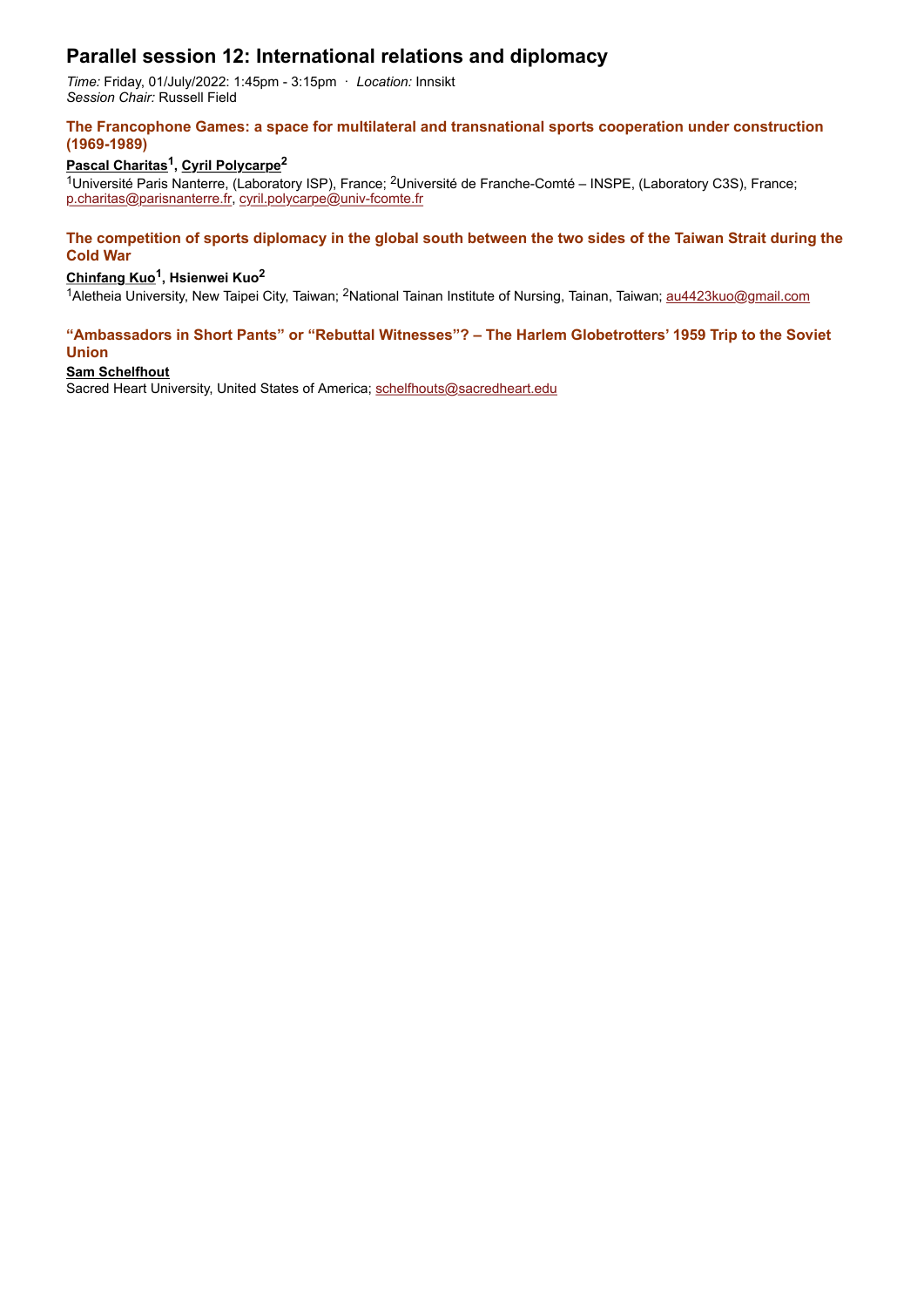# **Parallel session 13: Rugby players and clubs**

*Time:* Friday, 01/July/2022: 1:45pm - 3:15pm · *Location:* Utsikt *Session Chair:* Evelise AMGARTEN QUITZAU

#### **Reconstructing performance narratives of three historically significant Springbok women rugby players between 2002 and 2016**

**Maria MW {Natascha} Louw, Francois Johannes Cleophas, Wilbur Kraak** University of Stellenbosch, South Africa; [natascha.l@live.com](mailto:natascha.l@live.com)

### **The origins of Racing Club de France (1882-1924)**

**Yohann Fortune, Michaël Attali, Doriane Gomet, Jean-Nicolas Renaud** Université Rennes 2, France; [yohann.fortune@univ-rennes2.fr](mailto:yohann.fortune@univ-rennes2.fr)

## **From Verwoerd to Vorster: the fate of Maori rugby players in South African political hands (1964-1970) ?**

**Parwine PATEL**

University of Reunion, Réunion (France); [parwine.patel@univ-reunion.fr](mailto:parwine.patel@univ-reunion.fr)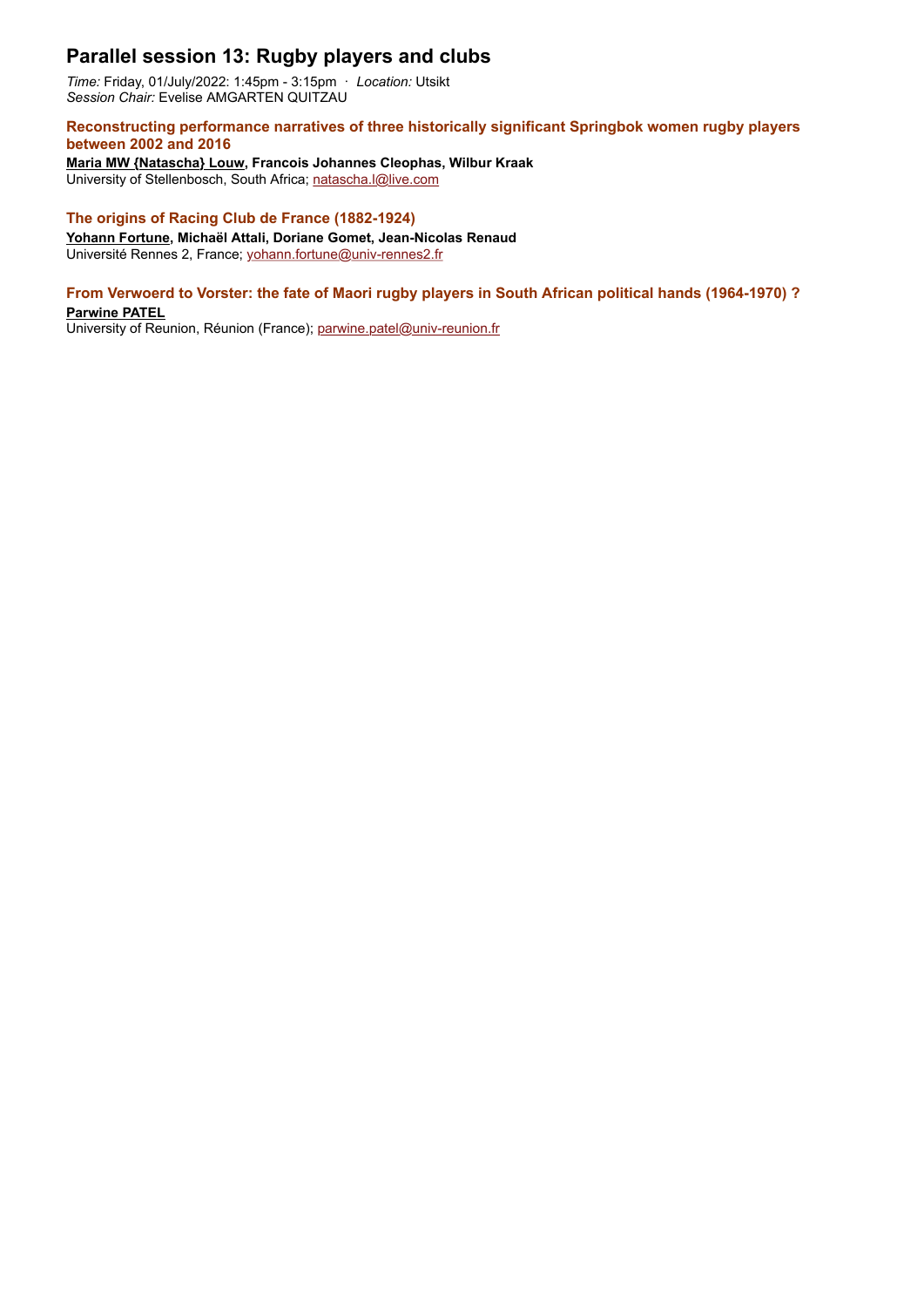# **Parallel session 14: Ski session**

*Time:* Friday, 01/July/2022: 3:30pm - 5:00pm · *Location:* Innsikt *Session Chair:* Susanna Hedenborg

## **Jewish influence on Austrian skiing until 1938**

**Christof Thöny** Skispuren, Austria; [christof@thoeny.eu](mailto:christof@thoeny.eu)

#### **Paula Kann Valar: The hidden story of a female Jewish US skier**

#### **Andreas Praher**

Johannes Kepler University Linz (JKU), Austria; [andreas.praher@jku.at](mailto:andreas.praher@jku.at)

#### **Planica – 101 m**

#### **Tomaž Pavlin**

University of Ljubljana, Faculty of Sport, Slovenia; [tomaz.pavlin@fsp.uni-lj.si](mailto:tomaz.pavlin@fsp.uni-lj.si)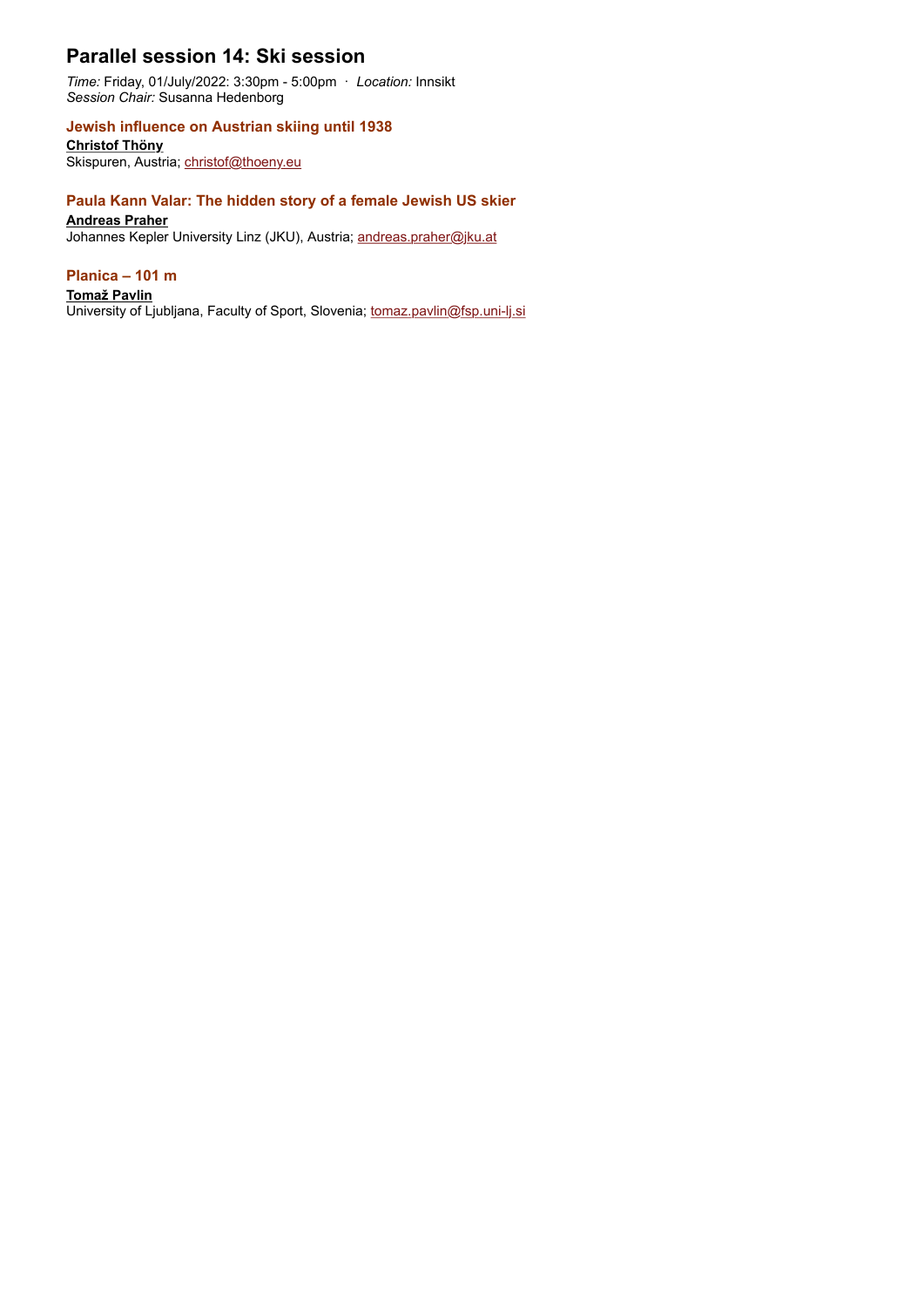# **Parallel session 15: Combat : from training to fighting**

*Time:* Friday, 01/July/2022: 3:30pm - 5:00pm · *Location:* Utsikt *Session Chair:* Evelise AMGARTEN QUITZAU

## **Martial Arts Diplomacy? Grappling with Soft Power, Sportification and Orientalism in Norwegian Representations of Karate Between 1960 and 1985.**

**Glenn Eilif Solberg** Norwegian School of Sport Sciences, Norway; [glenneilifs@nih.no](mailto:glenneilifs@nih.no)

## **Combat training of youth: A historical record of the first activity of the "China Youth Corps" in Taiwan (1953)**

#### Chia-Ju Yen<sup>1</sup>, Mei-Chun Lin<sup>2</sup>

<sup>1</sup>National Taiwan Sport University, Taiwan; <sup>2</sup>National Taïwan Normal University, Taïwan; [chiajuyen@gmail.com](mailto:chiajuyen@gmail.com)

#### **Sportsmen in the trenches: Sporting battalions during the Spanish Civil War in the Castilian and Basque territories**

## **Alejandro Viuda-Serrano1, Iker Ibarrondo-Merino2**

1Universidad de Alcalá, Spain; <sup>2</sup>Universidad Politécnica de Madrid, Spain; [alejandro.viuda@uah.es](mailto:alejandro.viuda@uah.es)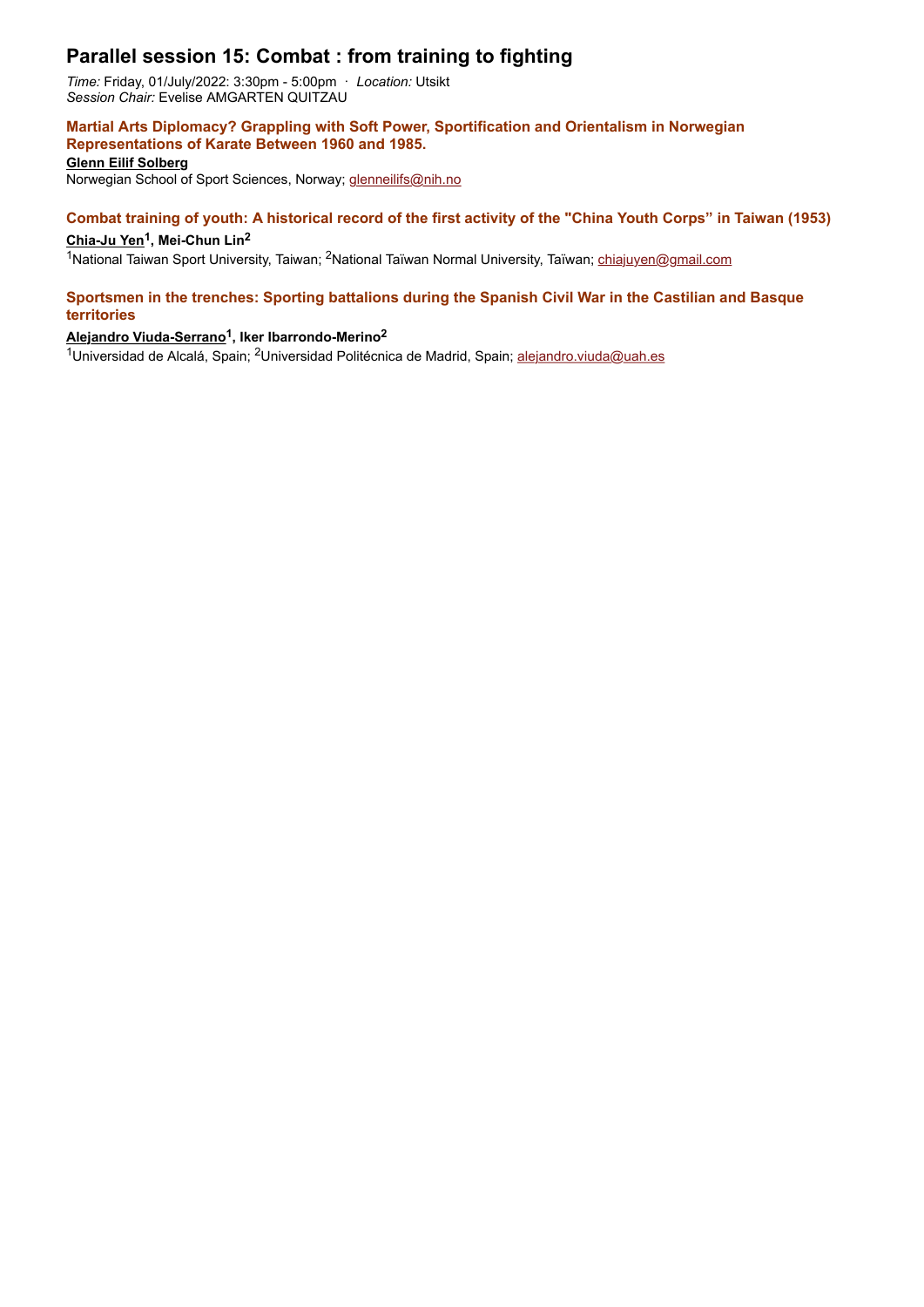# **Parallel session 16: Sport infrastructures**

*Time:* Saturday, 02/July/2022: 11:45am - 1:15pm · *Location:* Innsikt *Session Chair:* Michael Krüger

#### **Associative outdoor infrastructures: an history of a public/private collaboration from the late 1940s to the 2000s.**

## **Marion Philippe**

Université Gustave Eiffel, France; [marionphilippe94@gmail.com](mailto:marionphilippe94@gmail.com)

#### **The Contested Issues and Controversies in Constructing Field of Dreams—the Case of Taipei Dome(1991-2020)**

#### **Chun-Chieh Lin**

University of Edinburgh, United Kingdom; [chunchieh.Lin@ed.ac.uk](mailto:chunchieh.Lin@ed.ac.uk)

#### **The Whitewater stadium of Vaires-sur-Marne : an Olympics site for Paris 2024 Origins and heritage**

#### **Antoine MARSAC**

Université Gustave Eiffel, France; [antoine.marsac@univ-eiffel.fr](mailto:antoine.marsac@univ-eiffel.fr)